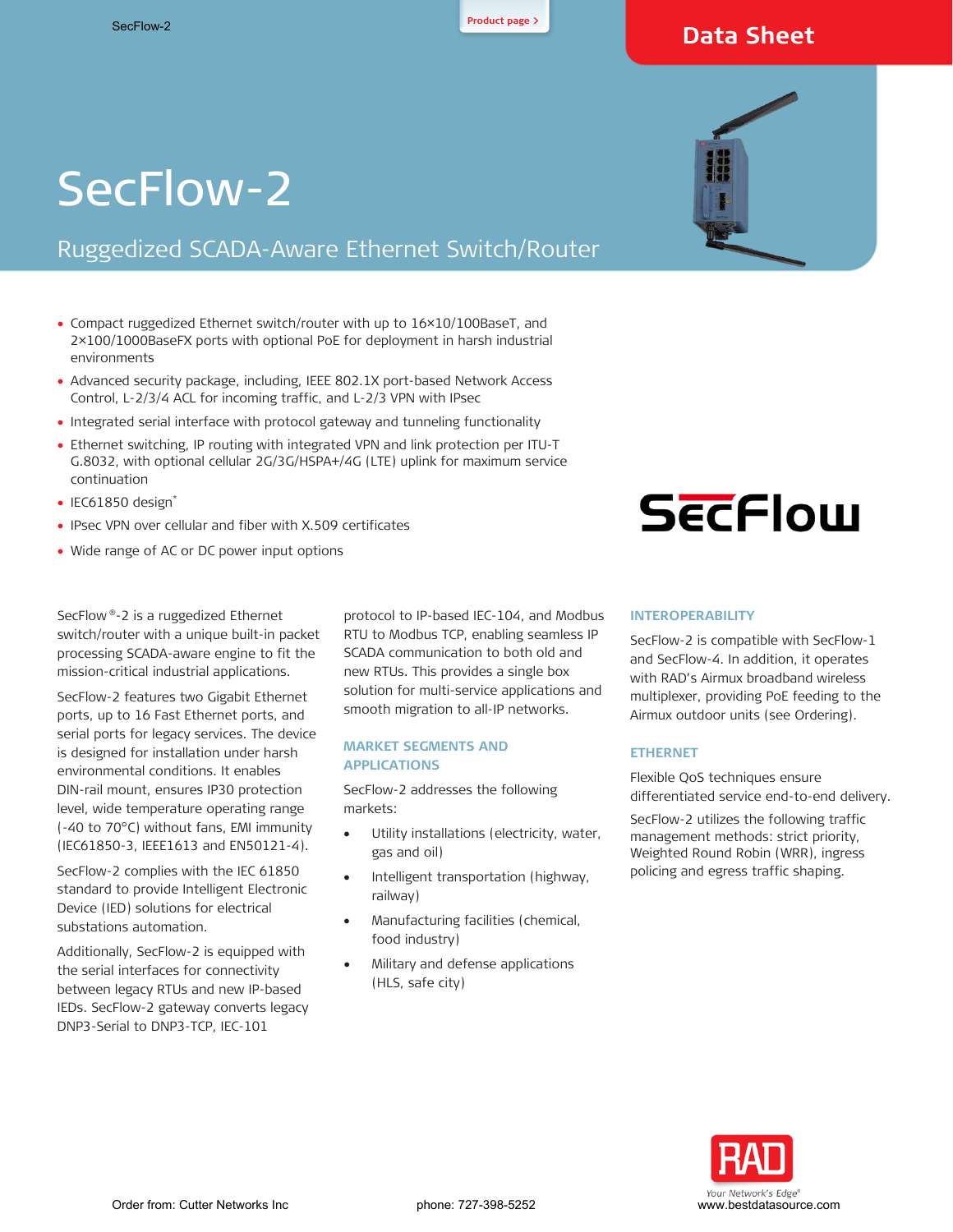# **SecFlow-2**  Ruggedized SCADA-Aware Ethernet Switch/Router

#### **ROUTER AND VPN SERVICES**

SecFlow-2 features static routing, OSPF, RIPv2, VRRP, NAT.

In addition, the device features a VPN gateway with two operation modes:

- Inter-site connectivity, using IPSec tunnels
- Remote user access, using SSH

Inter-site VPN, based on GRE tunnels over an IPSec encrypted link and DMVPN, ensures L2/L3 Ethernet networks sites' transparent connection.

For remote access, SecFlow-2 uses an SSH-encrypted tunnel with user authentication and specific access authorizations.

#### **OAM**

SecFlow-2 provides the following Ethernet OAM types:

- Single-segment (link) OAM according to IEEE 802.3-2005 (formerly 802.3ah) for remote management and fault indication
- End-to-end connectivity OAM, based on IEEE 802.1ag, to monitor Ethernet services proactively and guarantee the contracted SLA
- End-to-end fault, service, and performance monitoring based on ITU-T Y.1731

#### **RESILIENCY**

SecFlow-2 supports Ethernet protection ring according to G.8032, enabling fast failure detection and switchover.

Traditional resiliency protocols, such as RSTP (Rapid Spanning Tree Protocol) and MSTP (Multiple Spanning Tree Protocol) per IEEE 802.1D, are also supported.

Link aggregation is performed according to IEEE 802.3ad. LACP aggregates the point-to-point links operating at the same data rate. This enables SecFlow-2 to take advantage of increased bandwidth.

#### **MANAGEMENT AND SECURITY**

The device can be managed via:

- RADview, RAD's carrier-class NMS for Windows and Linux
- Standalone Shelf View

SecFlow-2 also supports a variety of access protocols including Telnet, SSH, SNMPv3, and TFTP/SFPT.



Figure 1. Connecting Legacy RTUs, Using Protocol Gateway and Stateful Firewall

2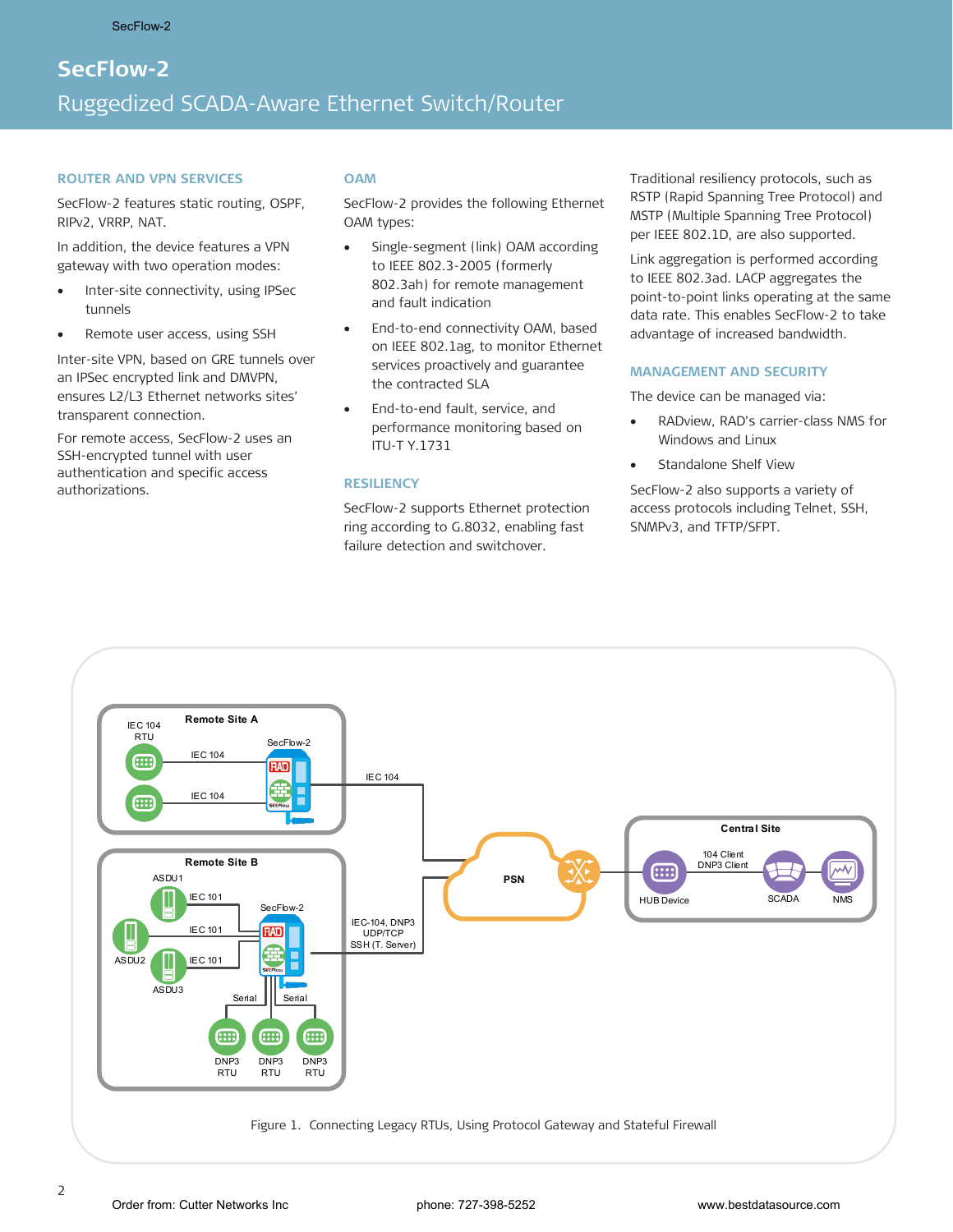# **Data Sheet**

# **Specifications**

#### **CAPACITY**

**Throughput** Line rate L2/L3 switching throughput for hardware-based router

**Switching** Switching latency below 10 μsec

**Max. Number of MAC Addresses** 16K

**Max. Number of VLANs** 4K

**Internal Memory** 1 GB DRAM

### **ETHERNET INTERFACES**

**Gigabit Ethernet Port** 2 x SFP sockets Fiber SFP: 100BaseFx/1000BaseSx/Lx Copper SFP: 100/1000BaseTx

# **Fast Ethernet Port**

8 x 10/100BaseT RJ-45 ports

16 x 10/100BaseT RJ-45 ports

8 x 10/100BaseT RJ-45 + 8 x 100BaseFX SFP ports

Copper ports are available with several PoE ordering options

Autonegotiation IEEE 802.3ab

**Max Frame Size** 9216 Bytes

#### **POE**

**Compliance** IEEE 802.3af-2003 up to 15W per port IEEE 802.3at-2009 up to 30W per port

#### **SERIAL INTERFACES**

Up to 4 × RS-232 ports Up to 2 x RS-485 ports Transparent tunneling of serial streams SCADA protocol gateway – serial over IP Terminal Server

# **CELLULAR**

Dual SIM GPRS/UMTS/LTE cellular modem

# **ETHERNET**

VLAN segregation per IEEE 802.1q VLAN tagging according to L2–L4 headers User policy for traffic type L2 multicast with guaranteed QoS IGMP Snooping (v1, v2, v3) for traffic optimization

#### **ROUTER**

Static Routing, OSPF, BGP, VRF, RIPv2 Routing, VRRP, NAT

#### **MANAGEMENT**

**Control Port** RS-232

**USB Port** Local USB port for emergency boot

#### **Management Capabilities**

Command-line interface with password protected access and authorization levels, Telnet/SSH, SNMPv1, SNMPv2, SNMPv3, RADview-EMS, SFTP

**Tools**  RADIUS, TACACS+ Conditioned/scheduled system reboot Remote management and upgrade TFTP/SFTP Client Syslog LLDP discovery per IEEE802.1AB DHCP client DHCP relay, option 82

# **TIMING**

NTP v2

**Date/Time Setting** SNTP

#### **RESILIENCY**

#### **Ethernet Ring**

Ethernet ring per ITU-T G.8032v2 IEEE 802.1s MSTP IEEE 802.1w RSTP

**Link Aggregation** LAG with LACP per IEEE 802.3ad

#### **SECURITY**

Enable/disable port

Port-based authentication per IEEE 802.1X

Protection against DoS attacks

L2, L3, L4 Access Lists

OS Image Protection

**Industrial VPN Agent** Remote access using SSH tunnel

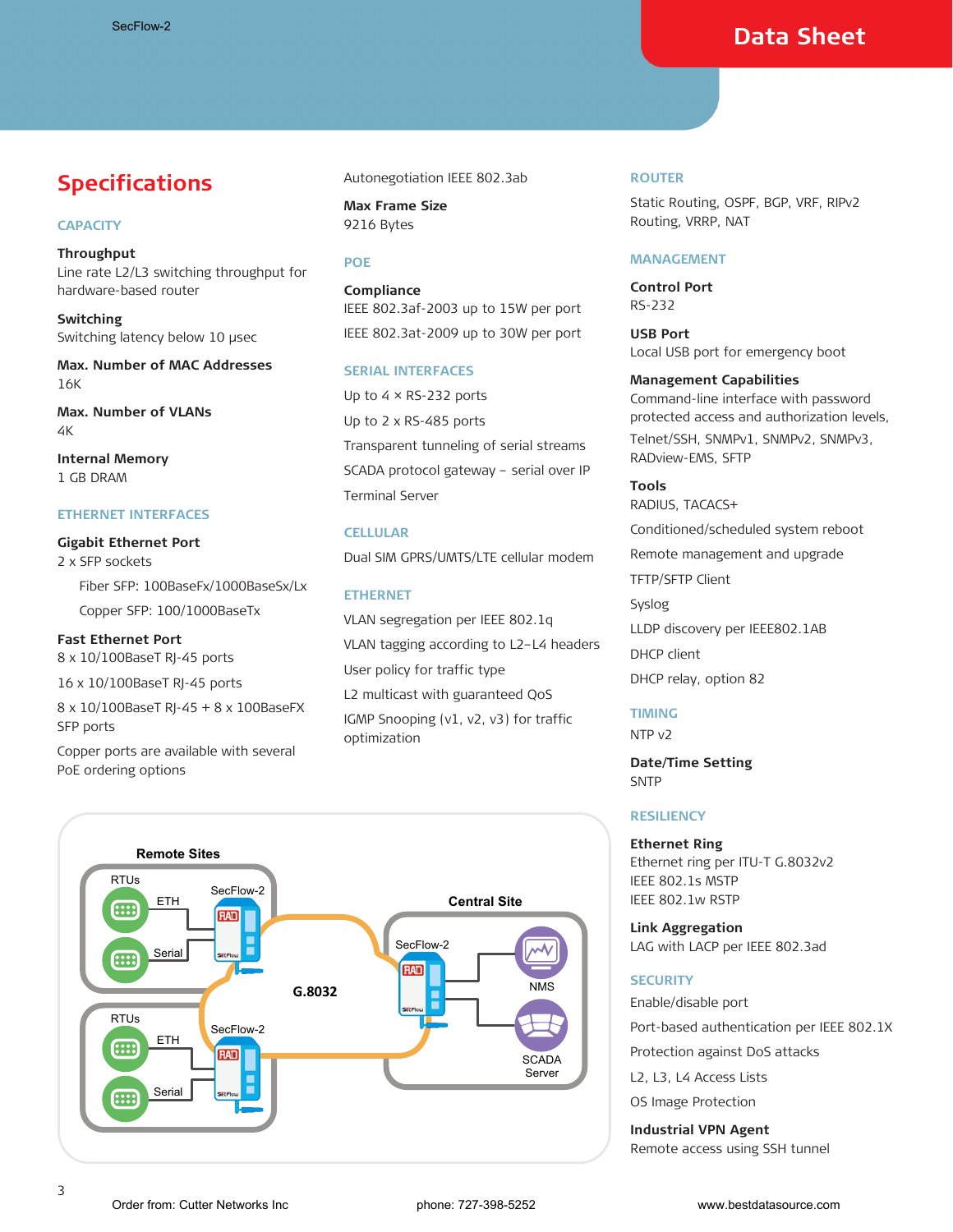# **SecFlow-2**  Ruggedized SCADA-Aware Ethernet Switch/Router

Layer 2 GRE Transparent Ethernet Bridging

Layer 3 mGRE DMVPN

#### **IPsec VPN**

- Policy-based
- Route-based
- IKE, AES or 3DES encryption
- Dynamic key exchange
- X.509 certificates, IPsec CRL server, IPsec CA server

#### **GENERAL**

Rugged enclosure – fanless, IP 30-rated Substation automation per IEC 61850-3/IEEE1613 EMI\*

Vibration and shock resistance per EN50121-4

\* Note: The operating temperature range and availability of some certifications can vary depending on the ordering option. For more information, refer to the SecFlow-2 Installation and Operation Manual.

# <span id="page-3-0"></span>**Ordering**

#### **RECOMMENDED CONFIGURATIONS**

#### SF2/S/48VDC/2GE8UTP/\*

Routing with secured VPN and serial gateway, 48 VDC (20–60 VDC) power supply, 2×GbE SFP and 8x10/100BaseT Ethernet ports

Note: For PoE ordering options, the input voltage should be in range 47-56 VDC.

| Compliance                                                                                                 | $\star$                             | Optional Power over Ethernet (PoE) + Interface                                                                                                                                                                         |
|------------------------------------------------------------------------------------------------------------|-------------------------------------|------------------------------------------------------------------------------------------------------------------------------------------------------------------------------------------------------------------------|
| Safety regulations:                                                                                        | <b>POE/CEL</b>                      | PoE on 8 x 10/100BaseT ports up to 120W, GPRS/UMTS cellular modem                                                                                                                                                      |
| UL 60950-1<br>$\bullet$                                                                                    | <b>POE/RS232</b>                    | PoE on 8 x 10/100BaseT ports up to 120W, 4 x RS-232 ports                                                                                                                                                              |
| IEC/EN 60950-1<br>$\bullet$                                                                                | <b>POE/LTEEU</b>                    | PoE on 8 x 10/100BaseT ports up to 120W, LTE cellular modem with<br>European bands                                                                                                                                     |
| EMC regulations:                                                                                           | <b>RS232</b>                        | 4 x RS-232 ports                                                                                                                                                                                                       |
| EN 55032 Class A<br>٠                                                                                      | <b>RS232/CEL</b>                    | 4×RS-232 ports, GPRS/UMTS cellular modem                                                                                                                                                                               |
| FCC Class A<br>$\bullet$                                                                                   | RS232/LTEEU                         | 4xRS-232 ports, LTE cellular modem with European bands                                                                                                                                                                 |
| <b>Physical</b><br>Height: 148 mm (5.6 in)                                                                 | POE/RS232/CEL                       | PoE on 8 x 10/100BaseT ports up to 120W, 4 x RS-232 ports,<br>GPRS/UMTS cellular modem                                                                                                                                 |
| 72 mm (2.8 in)(8-port DC),<br>Width:<br>95 mm (3.7 in)(16-port DC),                                        | POE/RS232/LTEEU                     | PoE on 8 x 10/100BaseT ports up to 120W, 4 x RS-232 ports, LTE<br>cellular modem with European bands                                                                                                                   |
| 112 mm (4.4 in)(AC)<br>Depth: 123.0 mm (4.8 in)                                                            | POE2AM                              | PoE on 2 x 10/100BaseT for RAD's Airmux and standard PoE for the<br>remaining 6 x 10/100BaseT ports                                                                                                                    |
| Weight: 1.7 kg (3.75 lb)(8-port DC),<br>1.9 kg (4.19 lb)(16-port AC)                                       | POE4AM/RS232                        | PoE on 4 x 10/100BaseT for RAD's Airmux and standard PoE for the<br>remaining 4 x 10/100BaseT ports, 4 x RS-232 ports                                                                                                  |
| <b>Power</b><br>AC: 100-240 VAC<br>DC: 48VDC (20-60 VDC), 24VDC (20-<br>32 VDC), 12VDC (10-18 VDC), 110VDC | POE2AM/RS232/CEL<br>POE/RS232/HSPAP | PoE on 2 x 10/100BaseT for RAD's Airmux and standard PoE for the<br>remaining 6 x 10/100BaseT ports, 4 x RS-232 ports, GPRS/UMTS<br>cellular modem<br>PoE on 8 x 10/100BaseT ports up to 120W, 4 x RS-232 ports, high- |
| $(94 - 132 VDC)$                                                                                           |                                     | speed packet access modem, 3.5G                                                                                                                                                                                        |
| <b>Power Consumption</b>                                                                                   | RS232/HSPAP                         | 4 x RS-232 ports, high-speed packet access modem, 3.5G                                                                                                                                                                 |
| 15W (regular operation / no PoE)                                                                           | RS232/LTEVZ                         | 4 x RS-232 ports, LTE cellular modem with NA Verizon bands                                                                                                                                                             |
| 48 VDC, AC-powered units: 135W or 255W                                                                     | RS232/LTENA                         | 4 x RS-232 ports, LTE cellular modem with North American bands                                                                                                                                                         |
| (120W or 240W for PoE)<br>Environment                                                                      | POE/HSPAP                           | PoE on 8 x 10/100BaseT ports up to 120W, high-speed packet access<br>modem, 3.5G                                                                                                                                       |
| Temperature:<br>Storage: -40 to 85°C (-40 to 185°F)                                                        | POE/RS232/LTEVZ                     | PoE on 8 x 10/100BaseT ports up to 120W, 4 x RS-232 ports, LTE<br>cellular modem with NA Verizon bands                                                                                                                 |
| Operating*: -40 to 70 $\degree$ C (-40 to 158 $\degree$ F)                                                 | <b>4RSM/LTEEU</b>                   | 2 x RS-232 and 2 x RS-485 ports, LTE cellular modem with European                                                                                                                                                      |
| Humidity: up to 90%                                                                                        |                                     | bands                                                                                                                                                                                                                  |
| Operating temperature of SF-AC-48VDC-<br>120W power unit:                                                  | POE/4RSM/LTEEU                      | PoE on 8 x 10/100BaseT ports up to 120W, 2 x RS-232 and 2 x RS-485<br>ports, LTE cellular modem with European bands                                                                                                    |
| Without POE (power less than 15W):<br>-20 to 70°C (-4 to 158°F)                                            | <b>LTEEU</b>                        | LTE cellular modem with European bands                                                                                                                                                                                 |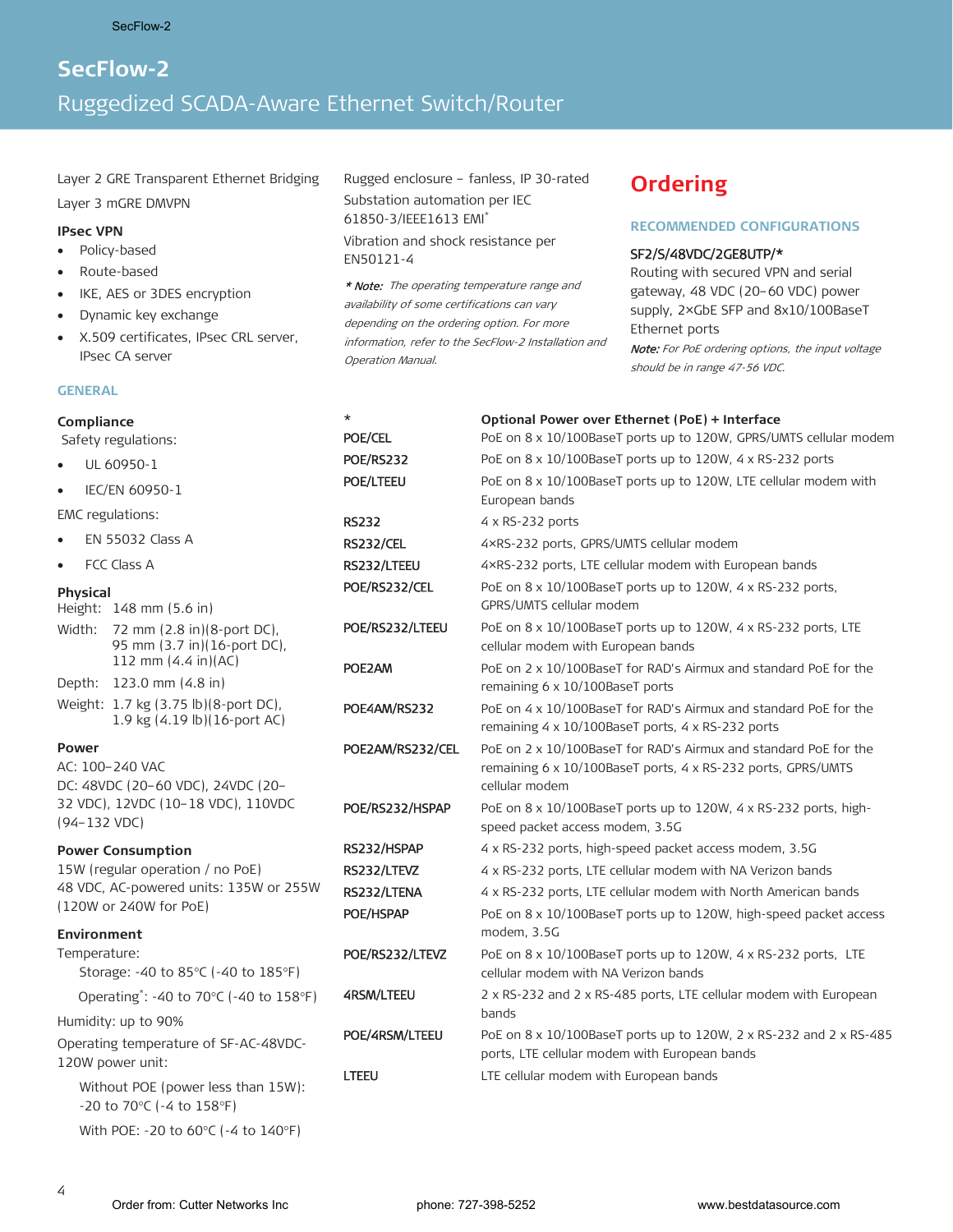# **Data Sheet**

# SF2/S/AC/2GE8UTP/#

Routing with secured VPN and serial gateway, 90–240 VAC power supply, 2×GbE SFP and 8x10/100BaseT Ethernet ports

| #              | Optional Power over Ethernet (PoE) + Interface                                                        |
|----------------|-------------------------------------------------------------------------------------------------------|
| <b>POE</b>     | Power over Ethernet                                                                                   |
| RS232/HSPAP    | 4 x RS-232 ports, high-speed packet access modem, 3.5G                                                |
| RS232/LTEEU    | 4 x RS-232 ports, LTE cellular modem with European bands                                              |
| RS232/LTENA    | 4 x RS-232 ports, LTE cellular modem with North American bands                                        |
| POE/4RSM/LTENA | Power over Ethernet, 2 x RS-232 and 2 x RS-485 ports, LTE cellular<br>modem with North American bands |

#### SF2/S/24VDC/2GE8UTP/&

Routing with secured VPN and serial gateway, 24 VDC (20–32 VDC) power supply, 2×GbE SFP and 8x10/100BaseT Ethernet ports

| £.               | Optional Power over Ethernet (PoE) + Interface                 |
|------------------|----------------------------------------------------------------|
| <b>RS232</b>     | $4 \times$ RS-232 ports                                        |
| <b>RS232/CEL</b> | 4 x RS-232 ports, GPRS/UMTS cellular modem                     |
| LTEEU            | LTE cellular modem with European bands                         |
| RS232/HSPAP      | 4 x RS-232 ports, high-speed packet access modem, 3.5G         |
| RS232/LTEEU      | 4 x RS-232 ports, LTE cellular modem with European bands       |
| RS232/LTENA      | 4 x RS-232 ports, LTE cellular modem with North American bands |

# SF2/B/AC/2GE8UTP/\$

Basic option with Ethernet features, 90–240 VAC power supply, 2×GbE SFP and 8x10/100BaseT Ethernet ports

| \$<br><b>CEL</b> | Optional Power over Ethernet (PoE) + Interface<br>GPRS/UMTS cellular modem                                |
|------------------|-----------------------------------------------------------------------------------------------------------|
| <b>POE/RS232</b> | PoE on 8 x 10/100BaseT ports up to 120W, 4 x RS-232 ports                                                 |
| POE/RS232/CEL    | PoE on $8 \times 10/100$ BaseT ports up to $120W$ , $4 \times R$ S-232 ports,<br>GPRS/UMTS cellular modem |
| <b>RS232</b>     | $4 \times$ RS-232 ports                                                                                   |
| <b>RS232/CEL</b> | GPRS/UMTS cellular modem                                                                                  |
| <b>POE240W</b>   | PoE on 8 x 10/100BaseT ports up to 240W                                                                   |

# SF2/S/48VDC/2GE8UTP

Routing with secured VPN and serial gateway, 48 VDC (20–60 VDC) power supply, 2×GbE SFP and 8x10/100BaseT Ethernet ports

## SF2/S/48VDC/2GE8UTP8SFP

Routing with secured VPN and serial gateway, 48 VDC (20–60 VDC) power supply, 2×GbE SFP, 8x10/100BaseT and 8x100FX Ethernet ports

#### SF2/S/48VDC/2GE16UTP

Routing with secured VPN and serial gateway, 48 VDC (20–60 VDC) power supply, 2×GbE SFP and 16x10/100BaseT Ethernet ports

# SF2/S/24VDC/2GE8UTP

Routing with secured VPN and serial gateway, 24 VDC (20–32 VDC) power supply, 2×GbE SFP and 8x10/100BaseT Ethernet ports

# SF2/S/24VDC/2GE8UTP8SFP

Routing with secured VPN and serial gateway, 24 VDC (20–32 VDC) power supply, 2×GbE SFP, 8x10/100BaseT Ethernet ports, and 8 × 100Fx Ethernet ports

# SF2/S/12VDC/2GE8UTP

Routing with secured VPN and serial gateway, 12 VDC (10-18 VDC) power supply, 2×GbE SFP and 8x10/100BaseT Ethernet ports

# SF2/S/AC/2GE8UTP

Routing with secured VPN and serial gateway, 90–240 VAC power supply, 2×GbE SFP and 8x10/100BaseT Ethernet ports

# SF2/S/AC/2GE16UTP

Routing with secured VPN and serial gateway, 90–240 VAC power supply, 2×GbE SFP and 16x10/100BaseT Ethernet ports

# SF2/B/AC/2GE8UTP

Basic option with Ethernet features, 90-240 VAC power supply, 2×GbE SFP and 8x10/100BaseT Ethernet ports